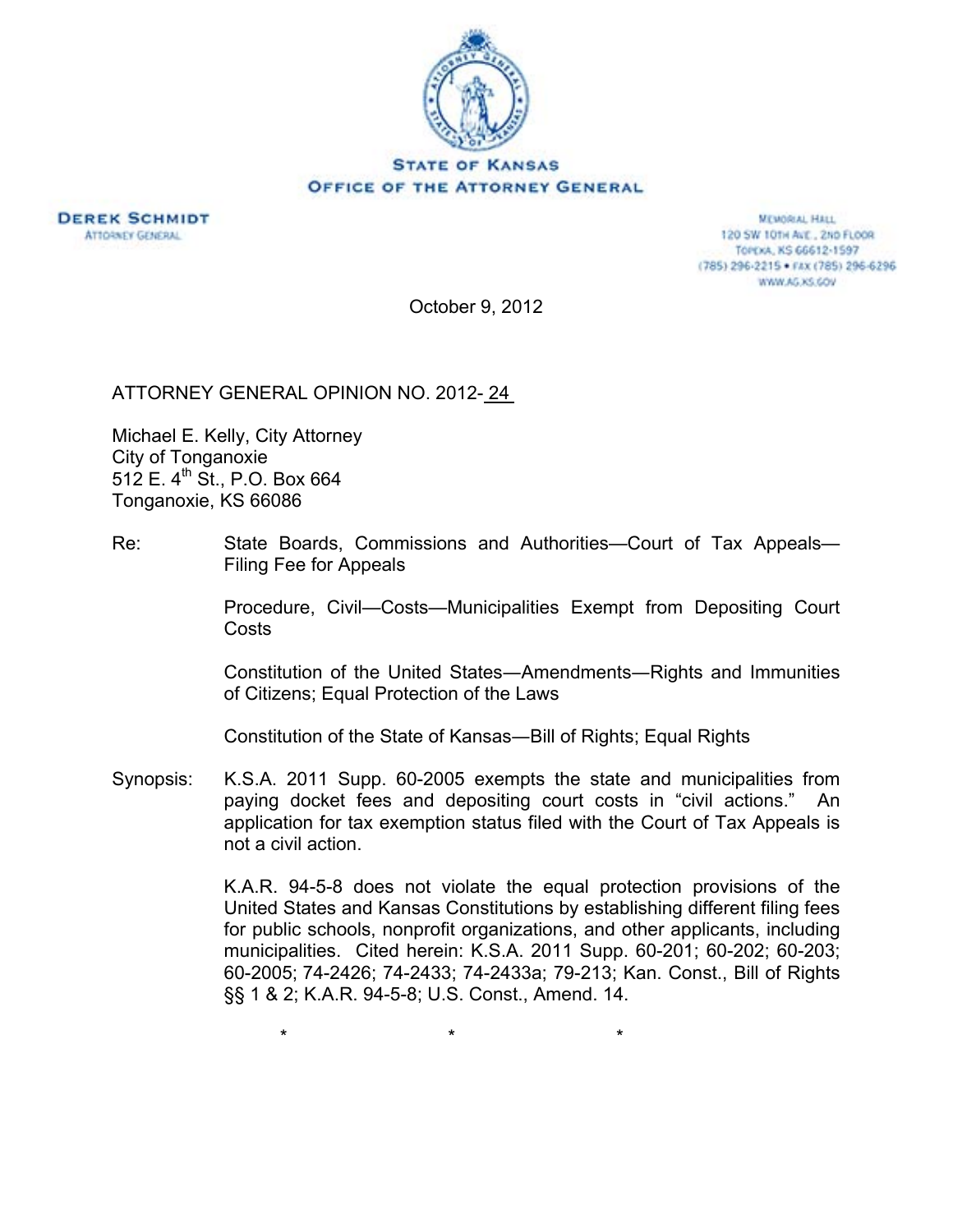Dear Mr. Kelly:

As the City Attorney for the City of Tonganoxie, you ask whether the Court of Tax Appeals (COTA) may legally charge a city the \$400 fee prescribed by K.A.R. 94-5- 8(a)(6) for filing a real estate tax exemption application. Specifically, you ask:

- (1) Whether K.S.A. 2011 Supp. 60-2005 exempts municipalities from this filing fee;
- (2) Whether COTA's filing fee scheme violates the equal protection provisions of the United States and Kansas Constitutions; and
- (3) Whether the \$400 filing fee is excessive, especially in relation to the value of the land for which the City seeks tax exemption status.

Your first question involves the scope of K.S.A. 2011 Supp. 60-2005. This statute provides that "[t]he state of Kansas and all municipalities in this state . . . are hereby exempt, in any civil action in which such state or municipality is involved, from depositing court costs or paying docket fees prescribed by any other law of this state . . . ." By its terms, this exemption only applies in *civil actions*. And so we must determine whether an application for tax exemption status filed in the Court of Tax Appeals — which is an independent agency and administrative law court<sup>1</sup> — constitutes a "civil action."

Because K.S.A. 2011 Supp. 60-2005 does not define the term "civil action," we look to the ordinary meaning of the term.<sup>2</sup> Black's Law Dictionary defines the word "action" as "a civil or criminal *judicial* proceeding."<sup>3</sup> As the U.S. Supreme Court has observed, "action" ordinarily does not refer to *administrative* proceedings except when used in conjunction with the word "administrative."4 That is not the case here. Instead, the statute uses the term "civil action," a term that judicial opinions and other statutes frequently distinguish from administrative actions.<sup>5</sup> Given the ordinary meaning of "civil action," we conclude that K.S.A. 2011 Supp. 60-2005 only applies to judicial proceedings.

This, in turn, requires us to determine whether COTA's consideration of a tax exemption application is a judicial or administrative proceeding. A city might argue that proceedings before COTA are judicial proceedings (and therefore civil actions) because

<sup>1</sup> *See* K.S.A. 2011 Supp. 74-2433a. 2 *See, e.g.*, *State v. Snellings*, 294 Kan. 149, 158 (2012). 3

 $3$  Black's Law Dictionary (9th ed. 2009) (emphasis added).

<sup>&</sup>lt;sup>4</sup> See BP Am. Prod. Co. v. Burton, 549 U.S. 84, 91 (2006).<br><sup>5</sup> See, e.g., *Winston v. SRS*, 274 Kan. 396, 408 (2002) ("An individual's Fifth Amendment right to avoid self-incrimination may be invoked in any proceeding, including civil or administrative."); K.S.A. 41-2904 ("In any civil or administrative action . . ."); K.S.A. 75-4319 (certain records and information "shall not be subject to subpoena, discovery or other demand in any administrative, criminal or civil action").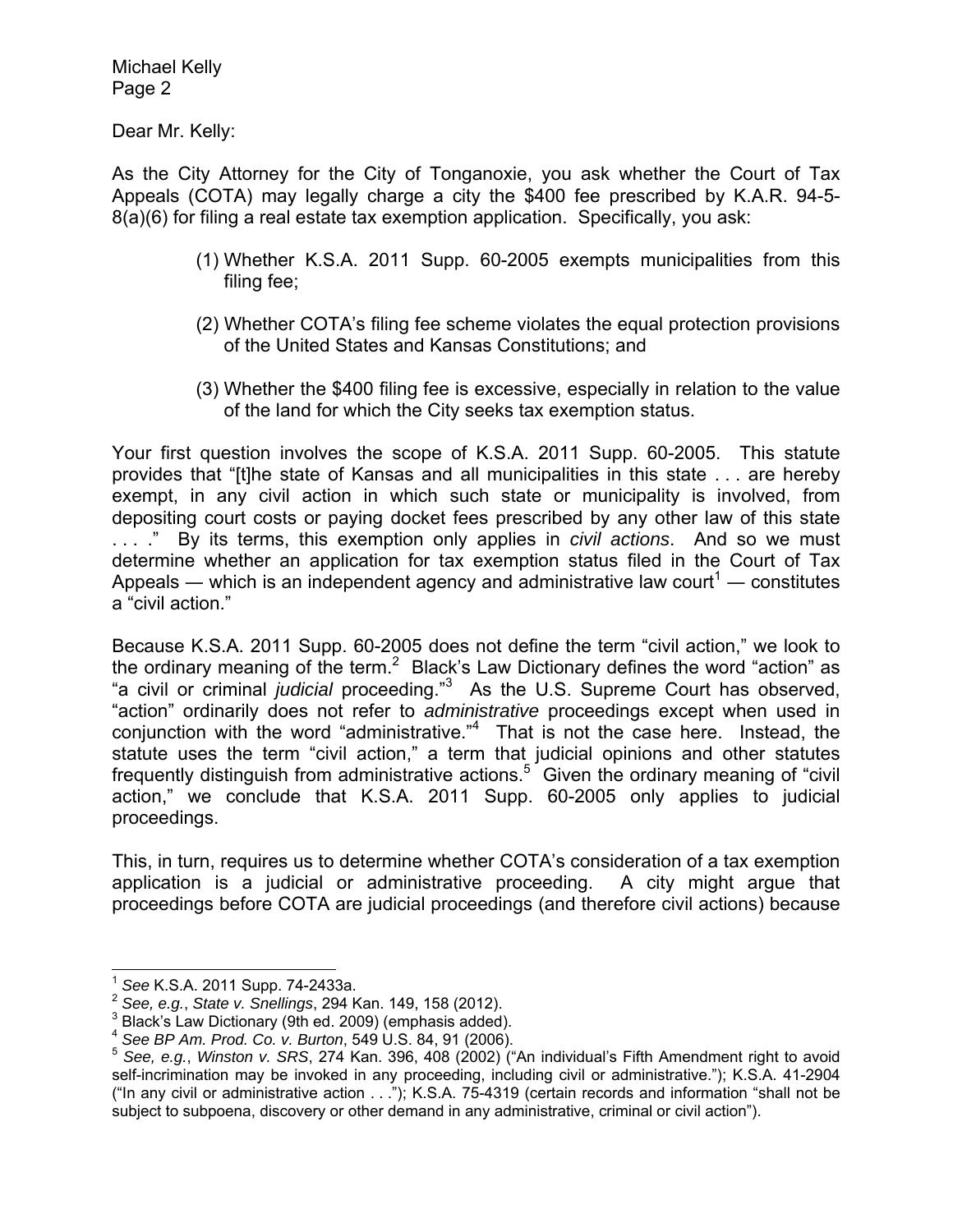COTA is a "court" made up of three "judges." $6$  This argument finds support in one definition of the word "judicial" as "[o]f, relating to, or by the court or a judge."

While proceedings before COTA might be considered judicial in a certain sense, we think it is very unlikely the legislature intended the meaning of the term "civil action" to depend entirely on the title of the entity conducting the proceeding. After all, COTA was once called the Board of Tax Appeals, and it consisted of "members" not "judges."<sup>8</sup> Tax exemption applications filed with the *Board* of Tax Appeals were surely not "civil actions." We doubt these applications were suddenly transformed into civil actions just because the name of the agency changed.

Not only that, but interpreting the term "civil action" to include any civil proceeding before an entity called a "court" fails to adequately distinguish judicial proceedings from administrative ones. If a judicial proceeding is defined as a proceeding before a court or judge, then an administrative proceeding would be a proceeding "before an administrative agency."<sup>9</sup> And since COTA is an independent agency as well as an administrative law court, this interpretation would classify COTA's consideration of a tax exemption application as *both* a judicial proceeding (which is a "civil action" under the ordinary meaning of the term) *and* an administrative one (which is not). We can therefore dispose of this interpretation of "civil action."

Alternatively, a city might argue that COTA's consideration of a tax exemption application is a "civil action" because COTA is performing a "quasi-judicial" function.<sup>10</sup> In processing these applications, COTA determines facts and applies the law to those facts, which resembles what courts typically do in a civil action.

But COTA tax exemption proceedings are a far cry from the judicial proceedings one usually associates with the term "civil action." Instead, "[m]atters of tax exemptions are administrative in character . . . . "<sup>11</sup> These proceedings ordinarily begin with the property owner filing an "application" for tax exemption status with the relevant county appraiser, who offers a written recommendation to COTA.<sup>12</sup> The application and appraiser's recommendation are then filed with COTA, which ultimately decides whether to grant or deny the request, all pursuant to the Kansas Administrative Procedure Act.<sup>13</sup> Although the county may argue that the tax exemption request should be denied, these proceedings are not adversarial in the same way as ordinary judicial proceedings are.

 $\overline{\phantom{a}}$ <sup>6</sup> K.S.A. 2011 Supp. 74-2433.

<sup>&</sup>lt;sup>7</sup> See Black's Law Dictionary (9th ed. 2009).<br><sup>8</sup> See K.S.A. 74-2433 (2002 ed.). The Board was renamed the Court of Tax Appeals by L. 2008, Ch. 109.<br><sup>9</sup> Black's Law Dictionary (9th ed. 2009) (defining "administrative proc

<sup>&</sup>lt;sup>10</sup> See, e.g., *Pork Motel, Corp. v. KDHE*, 234 Kan. 374, 383 (1983) ("Quasi-judicial is a term applied to an officer who is empowered to investigate facts, weigh evidence, draw conclusions as a basis for official actions, and exercise discretion of a general nature.").

<sup>&</sup>lt;sup>11</sup> J. Enterprises, Inc. v. Board of County Comm'rs of Harvey County, 253 Kan. 552, 566 (1993).<br><sup>12</sup> K.S.A. 2011 Supp. 79-213(a)-(d). 13 K.S.A. 2011 Supp. 79-213(e)-(g); 74-2426.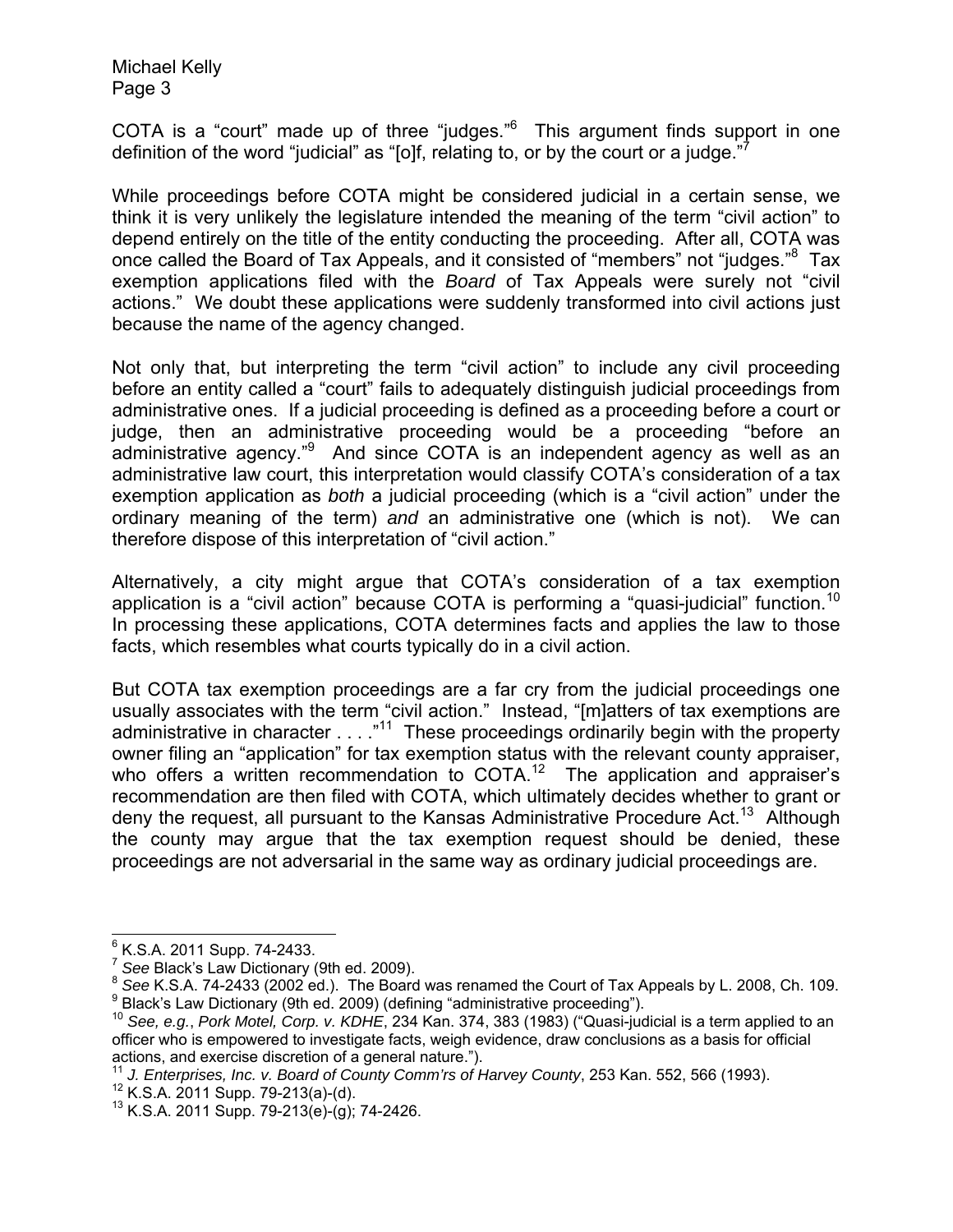And, in any event, quasi-judicial proceedings are not the same thing as judicial proceedings. After all, "quasi" generally means "having some resemblance" but not exactly the same as something else.<sup>14</sup> While "administrative agencies such as [the Board of Tax Appeals (now COTA)] may perform quasi-judicial functions reasonably necessary to the proper performance of their *administrative* duties," these agencies are not courts that exercise judicial power under Article III of the Kansas Constitution.<sup>15</sup>

We believe that the term "civil action" only includes proceedings brought in these courts, courts located in the judicial branch of government. This interpretation is consistent with the ordinary meaning of the term. As noted above, "action" generally refers to judicial as opposed to administrative proceedings, and "judicial" can be read in a constitutional sense as referring to the judicial branch.<sup>16</sup> This interpretation is further supported by the Kansas Rules of Civil Procedure, which "govern[ ] the procedure in all *civil actions* and proceedings in the district courts of Kansas."17 These rules provide that "[t]here is one form of action, the civil action," and that a civil action is commenced by "filing a petition with the court.<sup>"18</sup> The fact that these rules and K.S.A. 2011 Supp. 60-2005 are codified in the same chapter suggests that the legislature intended the term "civil action" in K.S.A. 2011 Supp. 60-2005 to refer only to proceedings in the judicial branch. Courts also frequently use the term in this manner, requiring litigants to exhaust their administrative remedies before filing a civil action.<sup>19</sup> This would make no sense if proceedings before administrative agencies *were* civil actions.

To be clear, we do not mean to suggest that *all* non-criminal proceedings in the judicial branch are civil actions.<sup>20</sup> We opine only that the term "civil action" does not refer to proceedings before an administrative agency, however judicial in character. Because the statute creating COTA explicitly states that it is "an independent agency and administrative law court located within the executive branch of state government<sup>"21</sup> and not a court within the judicial branch, its consideration of a tax exemption application is not a "civil action" for purposes of K.S.A. 2011 Supp. 60-2005. Consequently, K.S.A. 2011 Supp. 60-2005 does not exempt municipalities from the filing fees prescribed for such applications.<sup>22</sup>

<sup>&</sup>lt;sup>14</sup> http://www.merriam-webster.com/dictionary/quasi; Black's Law Dictionary (9th ed. 2009) ("Seemingly but not actually; in some sense or degree; resembling; nearly."); *see also* http://www.merriamwebster.com/dictionary/quasi-judicial (defining "quasi-judicial" as "essentially judicial in character but not

within the judicial power or function especially as constitutionally defined").<br><sup>15</sup> *Sage v. Williams*, 23 Kan. App. 2d 624, 627 (1997) (citations omitted, emphasis added); *cf. Freytag v.* 

*Comm'r of Internal Revenue*, 501 U.S. 868, 908-12 (1991) (Scalia, J., concurring).<br><sup>16</sup> http://www.merriam-webster.com/dictionary/judicial (among other possibilities, "judicial" can mean<br>"belonging to the [judicial] branc

<sup>&</sup>lt;sup>17</sup> K.S.A. 2011 Supp. 60-201(b) (emphasis added).<br><sup>18</sup> K.S.A. 2011 Supp. 60-202; 203.<br><sup>19</sup> See, e.g., Sandlin v. Roche Labs, Inc., 268 Kan. 79, 86-88 (1999).<br><sup>20</sup> See, e.g., In re Matter of Condemnation of Land for State (an eminent domain proceeding "is a special statutory proceeding, not a civil action covered by the Code of Civil Procedure").<br><sup>21</sup> K.S.A. 2011 Supp. 74-2433a.

 $22$  Because we conclude that COTA tax exemption proceedings are not civil actions, we do not address whether COTA's filing fee is a "docket fee" within the meaning of the statute.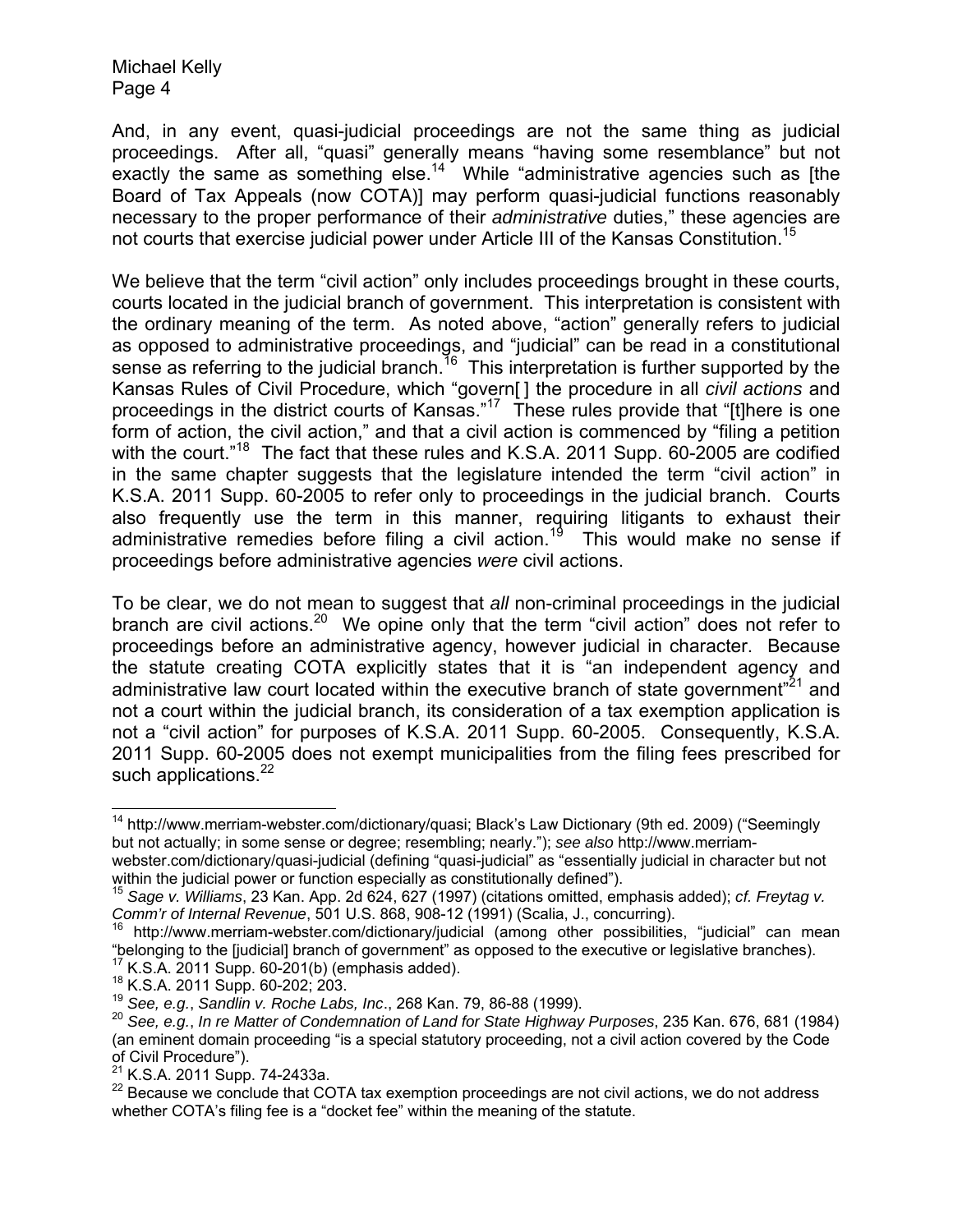You next ask whether COTA's filing fee scheme, established by K.A.R. 94-5-8, is unconstitutional as a violation of the equal protection provisions of the United States and Kansas Constitutions. You note that although K.A.R. 94-5-8(a)(6) prescribes a \$400 filing fee for most tax exemption applications involving real property, public schools are exempt from this fee, $^{23}$  while not-for-profit organizations are only required to pay \$10 when the value of the property does not exceed \$100,000.<sup>24</sup>

The Equal Protection Clause of the U.S. Constitution provides that "[n]o state shall . . . deny to any person within its jurisdiction the equal protection of the laws."25 The Kansas Constitution contains corresponding provisions that, although phrased quite differently, are generally interpreted in the same manner as the federal Equal Protection Clause.<sup>26</sup> We will address the federal and state aspects of your equal protection question together.

Because the classifications drawn by K.A.R. 94-5-8 do not proceed along suspect lines (such as race or gender)<sup>27</sup> or burden a fundamental right (such as the freedom of speech), $^{28}$  these classifications are valid under the Equal Protection Clause as long as there is a "rational relationship between the disparity of treatment and some legitimate governmental purpose."<sup>29</sup> This "rational basis test" is extremely deferential. A challenged law enjoys "a strong presumption of validity" and will stand as long as there is some "plausible reason" for the classification, regardless of "whether the conceived reason for the challenged distinction actually motivated the legislature."<sup>30</sup> It also does not matter whether the classifications are overinclusive or underinclusive as long as they are not arbitrary or irrational. $31$ 

We will assume, without offering an opinion on the question, that cities are "persons" protected by the Equal Protection Clause. Even so, K.A.R. 94-5-8 easily passes rational basis review. Education is undoubtedly a legitimate governmental interest, and exempting public schools from paying a tax exemption filing fee is rationally related to this interest. Similarly, many nonprofit organizations serve purposes the state may legitimately wish to promote, and establishing a lower filing fee for such organizations is a rational way of doing so. Of course, this classification is both overinclusive and underinclusive  $-$  the state may not have a legitimate governmental interest in promoting the goals of certain non-profit organizations, while other entities (including

<sup>&</sup>lt;sup>23</sup> K.A.R. 94-5-8(f).<br><sup>24</sup> K.A.R. 94-5-8(g).<br><sup>25</sup> U.S. Const., Amend. 14.

<sup>26</sup> *State ex rel. Tomasic v. City of Kansas City*, 237 Kan. 572, 583 (1985); Kan. Const., Bill of Rights § 1 ("All men are possessed of equal and inalienable natural rights . . . ."); *Id.* § 2 ("All political power is inherent in the people, and all free governments are founded on their authority, and are instituted for their equal protection and benefit.").

<sup>&</sup>lt;sup>27</sup> See, e.g., Pers. Adm'r of Mass. v. Feeney, 442 U.S. 256, 272-73 (1979).<br><sup>28</sup> See Police Dep't of Chicago v. Mosley, 408 U.S. 92, 98-99 (1972).<br><sup>29</sup> See Armour v. City of Indianapolis, 132 S. Ct. 2073, 2080 (2012).<br><sup>3</sup>